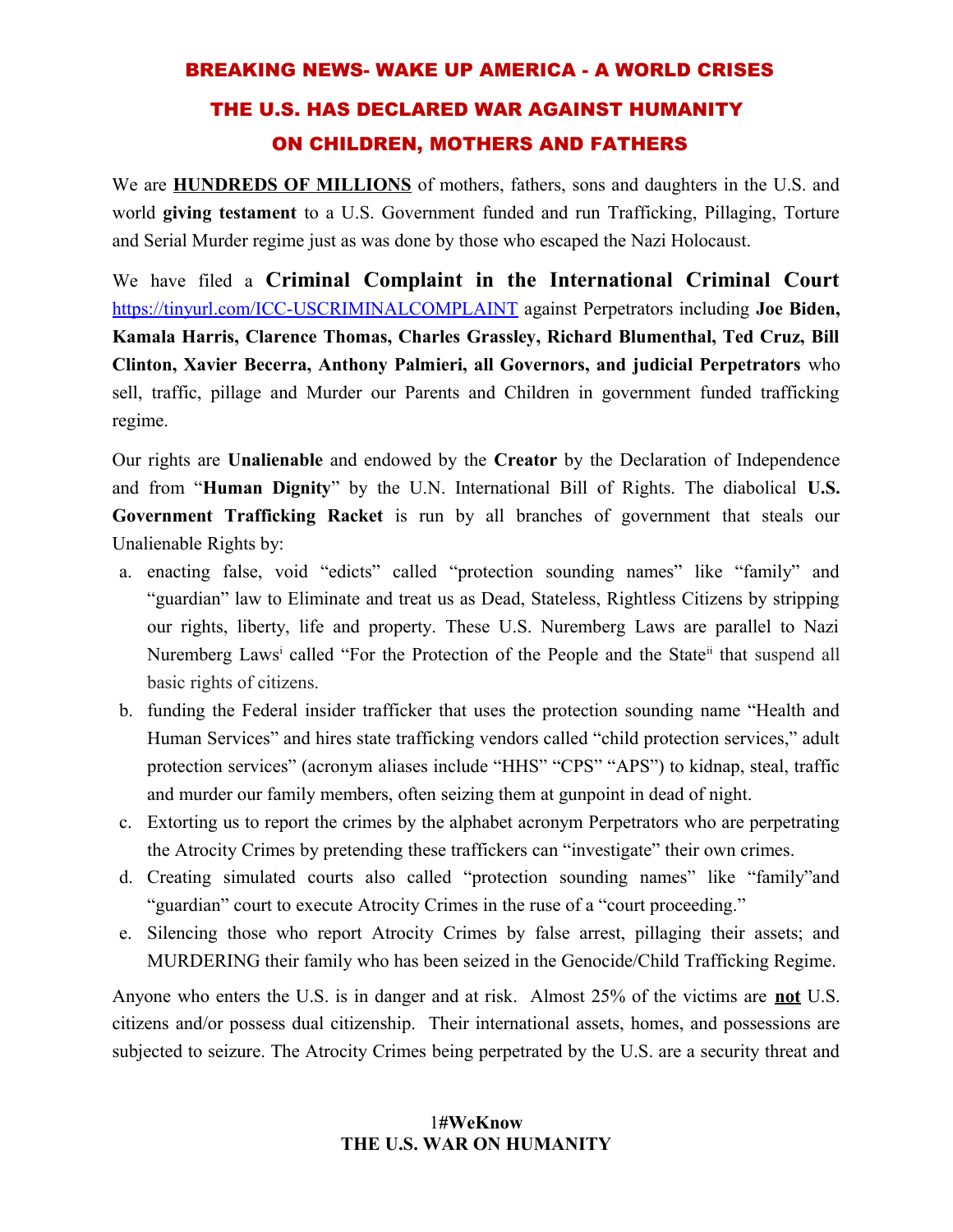risk to Global Peace, Prosperity and Survival. The massive scale of these Atrocity Crimes is staggering and concealed from the world by the U.S. government:

a. **An estimated SIXTY MILLION** children and parents in the U.S. and the world are being trafficked and murdered by the **U.S. Guardian Genocide and Child Trafficking Regimes** b. **TRILLONS OF DOLLARS** are Plundered and Money Laundered from the world economy. (don't want to deal with banking etc here)







**CHILD TRAFFICKING REGIMES**

The Atrocity Crimes by the U.S include those on the order of

Perfidy, a war crime as the U.S. government and its propaganda machines present a false narrative by acting under the banner of a "democratic republic" while it is one of the worst human rights offenders and has not ratified most human rights conventions in which all but the most horrific Human Right offenders are signatory. The U.S. has declared and flouts its War on Humanity by Nuremberg Trafficking Laws that are void and unlawful on their face.

The ICC was established to hold government Perpetrators criminally liable for Atrocity Crimes. The laws governing Atrocity Crimes are universal laws of nature, not man-made fictions. The preposterous notion that the U.S. or any country must sign a document to bind itself not to commit Atrocity Crimes constitutes complicity and vitiates the purpose of the ICC.

For further details contact: PEOPLE'S RIGHTS FORUM 800.605.4160 **[barbara@peoplesrightsforum.com](mailto:barbara@peoplesrightsforum.com) [barbara@endguardianracket.com](mailto:barbara@endguardianracket.com)**



## **Unalienable Rights**

• Rights that cannot be taken Creator away.

<sup>•</sup> In the Declaration of Independence they are-"Life, Liberty, and the Pursuit of Happiness"



## 2**#WeKnow THE U.S. WAR ON HUMANITY**

All people's God given rights when they are born.